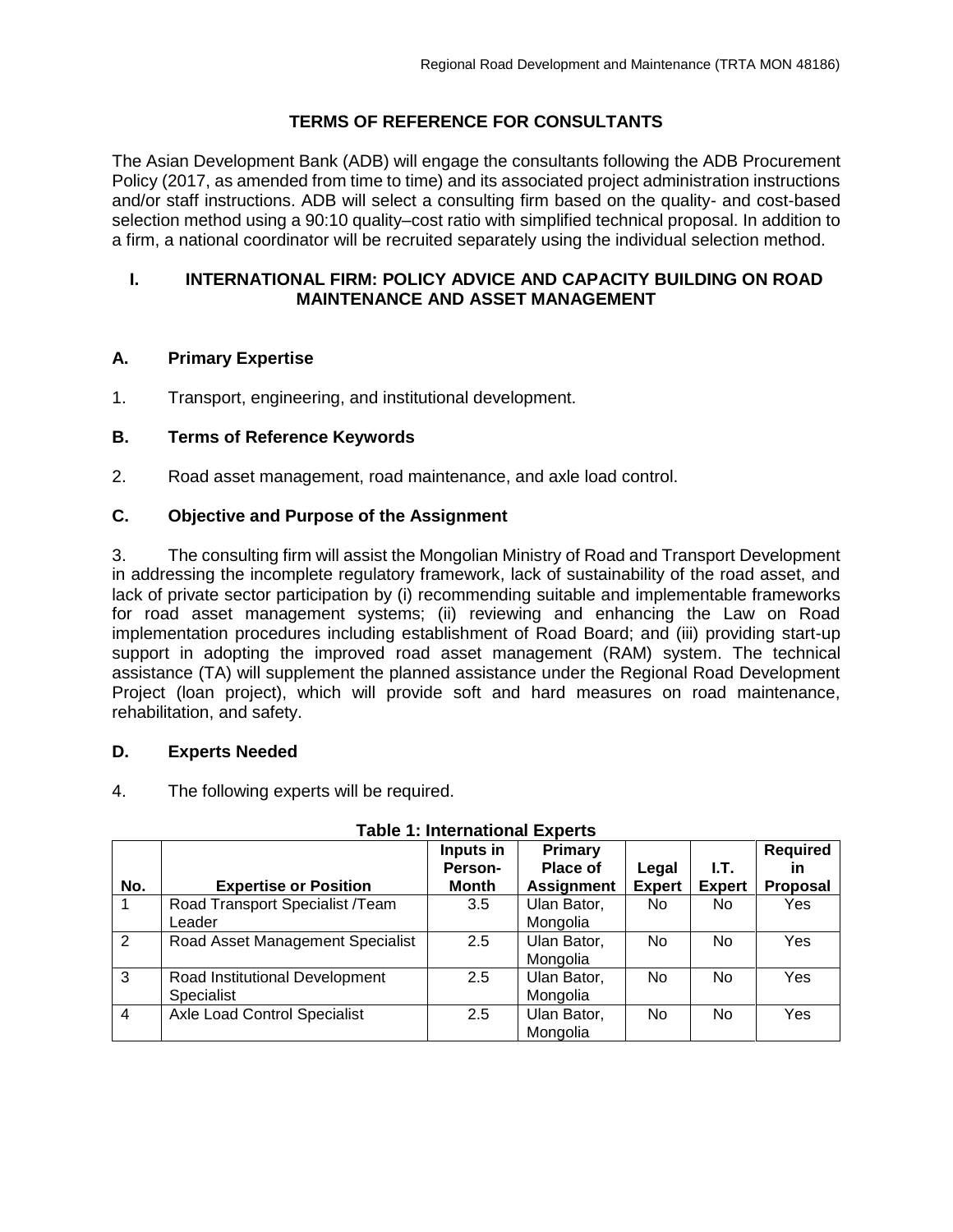|                |                                                  | Inputs in<br>Person- | Primary<br>Place of     | Legal          | $L$ T.        | <b>Required</b><br>in |
|----------------|--------------------------------------------------|----------------------|-------------------------|----------------|---------------|-----------------------|
| No.            | <b>Expertise or Position</b>                     | Month                | <b>Assignment</b>       | <b>Expert</b>  | <b>Expert</b> | <b>Proposal</b>       |
|                | Road Transport Specialist /Deputy<br>Team Leader | 9.0                  | Ulan Bator,<br>Mongolia | No.            | No.           | Yes                   |
| $\overline{2}$ | Road Asset Management Specialist                 | 6.0                  | Ulan Bator,<br>Mongolia | N <sub>o</sub> | No            | Yes                   |
| 3              | Road Institutional Development<br>Specialist     | 6.0                  | Ulan Bator,<br>Mongolia | No.            | No            | Yes                   |
| $\overline{4}$ | <b>Axle Load Control Specialist</b>              | 6.0                  | Ulan Bator,<br>Mongolia | N <sub>o</sub> | No            | Yes                   |

## **Table 2: National Experts**

## **E. Detailed Terms of Reference**

5. **Road Transport Specialists** (international/team leader 3.5 person-months and national /deputy team leader 9 person-months) will be transport specialists with minimum qualification requirements of: (i) 20 years of general and 15 years of specific (similar to the assignment) experiences with a degree in a relevant field (a post-graduate degree preferred) for the international specialist and (ii) 15 years of general and 10 years of specific (similar to the assignment) experiences with a degree in a relevant field for the national specialist.

6. They will act as a team leader and a deputy team leader. They will be responsible for managing the overall methodology, progress, suitability with client government's and Asian Development Bank's needs, and other TA implementation matters. They will ensure participation and involvement in the TA activities of various relevant stakeholders including, but not limited to, the Ministry of Road and Transport Development (MRTD) and other central and local governments, Road and Transportation Development Center (RTDC), Mongolian Road Association (MRA), maintenance companies along the project road, and logistics/trucking association. Together with a national coordinator to be selected separately through individual consultant selection, the team leader and deputy team leader will act as the focal persons of the TA implementation in communication with the executing agency and ADB.

7. **Road Asset Management Specialists** (international 2.5 person-month and national 6 person-months) should have minimum qualification requirements of: (i) 15 years of general and 10 years of specific (similar to the assignment) experiences with a degree in a relevant field (a post-graduate degree preferred) for the international specialist and (ii) 10 years of general and 5 years of specific (similar to the assignment) experiences with a degree in a relevant field for the national specialist.

8. They will be mainly responsible for *Output 1: Enhanced road asset management introduced* as described below:

- (i) assess applicability of the existing tools and provide the best suitable RAM system option for planning and prioritizing maintenance works in Mongolia as well as requirements for road condition data collection;
- (ii) review the drafts and provide recommendations for required procedures, regulations, and guidelines for implementing the Law on Road focusing on road maintenance fund and its management;
- (iii) recommend result-oriented business process and institutional setup for the organizational structure and standard operating procedure of MRTD and RTDC in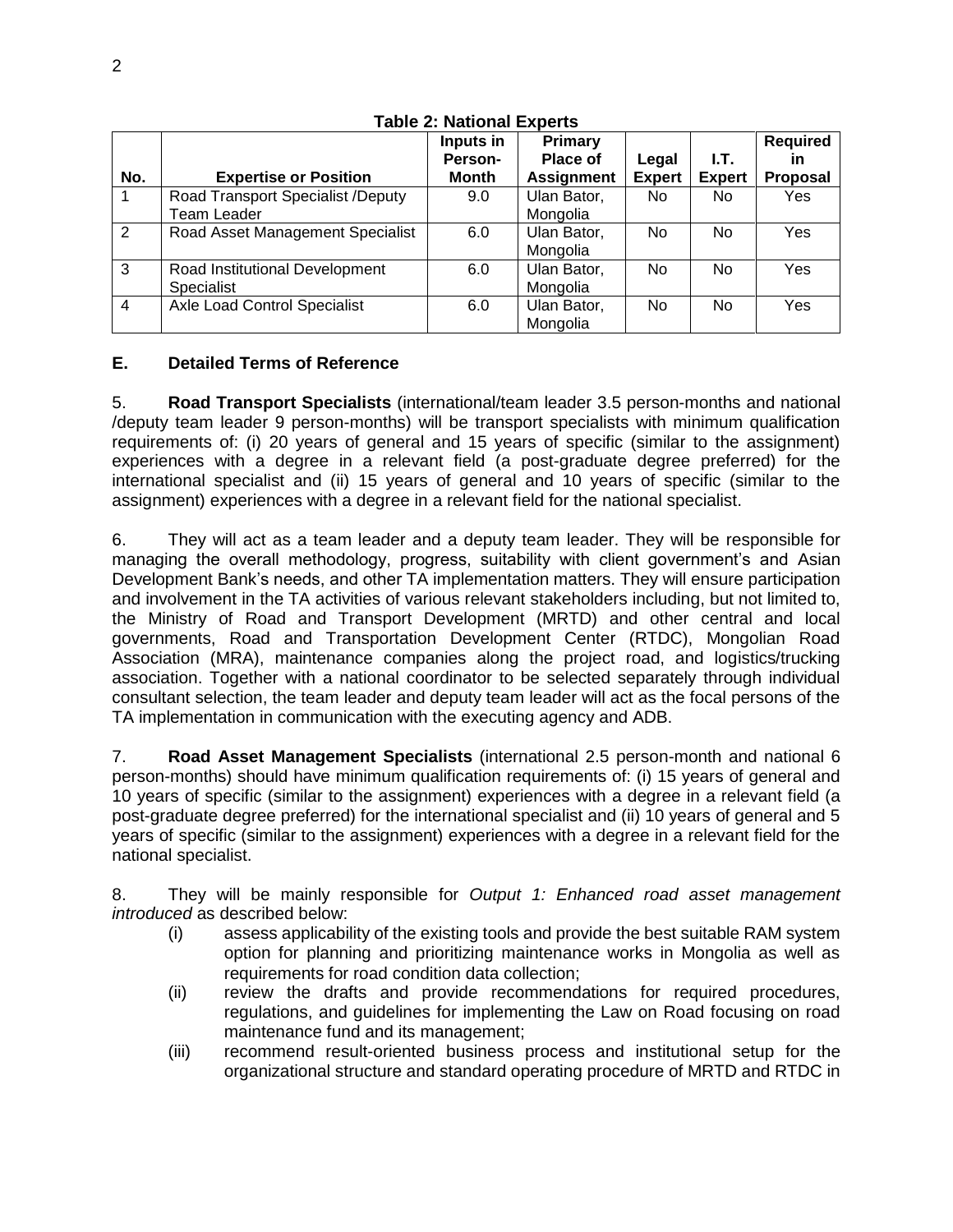relation to RAM to enable effective implementation of the amended Law on Roads and associated low implementation procedures;

- (iv) evaluate long- and medium-term (5–10 years) road maintenance financing needs using the enhanced RAM system and recommend efficient mechanism to ensure sufficient revenues and budget allocation; and
- (v) provide a start-up support in preparing a 3-year road maintenance rolling program.

9. **Road Institutional Development Specialists** (international 2.5 person-month and national 6 person-months) should have minimum qualification requirements of: (i) 15 years of general and 10 years of specific (similar to the assignment) experiences with a degree in a relevant field (a post-graduate degree preferred) for the international specialist and (ii) 10 years of general and 5 years of specific (similar to the assignment) experiences with a degree in a relevant field for the national specialist.

10. They will be mainly responsible for *Output 2: Strategy prepared to enhance efficiency of maintenance implementation arrangements* as described below:

- (i) develop a strategy for engaging the private sector more effectively in road maintenance, including further outsourcing of road maintenance works in a systematic way;
- (ii) prepare a roadmap for implementing the strategy with clear indicators and targets to monitor the change and performance of road maintenance operators;
- (iii) recommend ways to strengthen the road maintenance companies' human and technical capacity and business processes for preparing future divesting the road maintenance companies; and
- (iv) strengthen technical documents such as the standard bidding documents for various road maintenance works and the manual for maintenance supervision.

11. **Axle Load Control Specialists** (international 2.5 person-month and national 6 personmonths) should have minimum qualification requirements of: (i) 15 years of general and 10 years of specific (similar to the assignment) experiences with a degree in a relevant field (a postgraduate degree preferred) for the international specialist and (ii) 10 years of general and 5 years of specific (similar to the assignment) experiences with a degree in a relevant field for the national specialist.

12. They will be mainly responsible for *Output 3: Axle load control operation improved* as described below:

- (i) develop a strategy to combat vehicle overloading that will direct the MRTD in introducing implementable and stepwise approaches and cost-effective technologies to achieve reduced vehicle overloading;
- (ii) prepare a roadmap for implementing the strategy with clear indicators and targets to monitor the change and performance;
- (iii) recommend ways to strengthen the MRTD and RTDC business processes for effectively implementing the strategy and roadmap;
- (iv) recommend the strategic locations to control axle loads, and
- (v) prepare technical guidance documents to control overloaded vehicle and to calibrate and commission the weigh scales and other equipment necessary for measuring axle loads.

# **F. Deliverables**

13. The following deliverables are expected.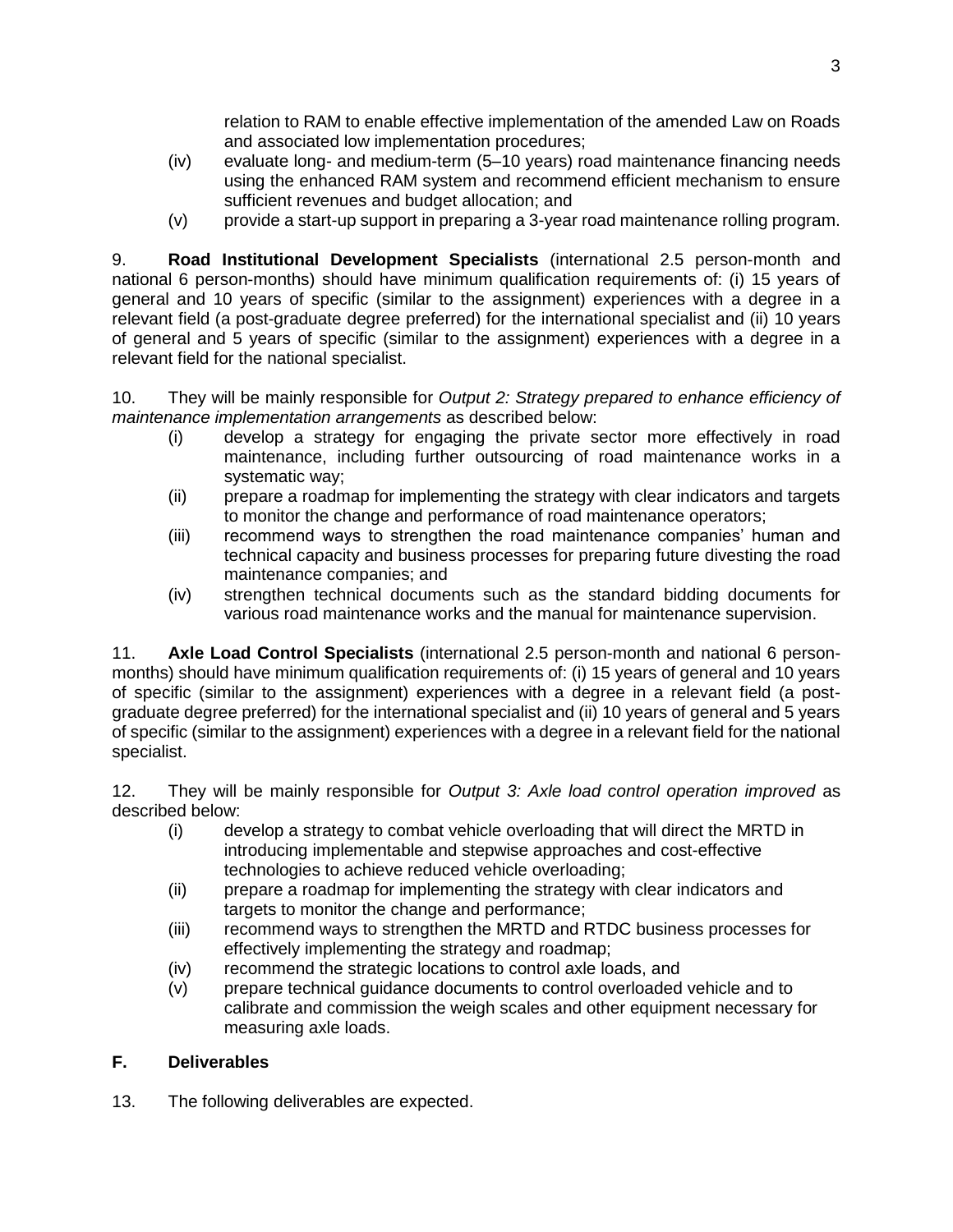| <b>Deliverables</b>                | Type                | <b>Estimated Submission Date</b> |  |  |
|------------------------------------|---------------------|----------------------------------|--|--|
| Inception Report                   | Report              | 31 July 2019                     |  |  |
| Interim Report                     | Report              | 30 November 2019                 |  |  |
| Report on Output 1                 | Report              | 29 February 2020                 |  |  |
| Report on Output 2                 | Report              | 29 February 2020                 |  |  |
| <b>Report on Output 3</b>          | Report              | 29 February 2020                 |  |  |
| <b>Draft Final Report</b>          | Report              | 30 April 2020                    |  |  |
| Final Report and Knowledge Product | <b>Final Report</b> | 30 June 2020                     |  |  |

**Table 3: Expected Deliverables from the International Firm**

## **II. INDIVIDUAL: NATIONAL COORDINATOR**

## **A. Basic Data**

14. Professional group: C; job level: 3; expertise: engineering and project coordination; expertise group: engineering; and source: national.

# **B. Objective and Purpose of the Assignment**

15. The national individual consultant will assist the MRTD in addressing the incomplete regulatory framework, lack of sustainability of the road asset, and lack of private sector participation by (i) recommending suitable and implementable frameworks for road asset management systems; (ii) reviewing and enhancing the Law on Road implementation procedures including establishment of Road Board; and (iii) providing start-up support in adopting the improved RAM system. The TA will supplement the planned assistance under the Regional Road Development Project (loan project), which will provide soft and hard measures on road maintenance, rehabilitation, and safety.

### **C. Scope of Work**

16. The national coordinator will act as a liaison among the government, ADB TA team, and the TA consulting firm and report to ADB and the government on any issues that requires close attention of relevant parties. He/she will promote participation and active involvement of all relevant stakeholders including non-government organizations like Mongolian Road Association and maintenance companies.

# **D. Detailed Tasks and/or Expected Output**

17. The national coordinator will (i) liaise with consulting firm, the road sector stakeholders including the MRTD, Ministry of Finance, the Road and Transportation Development Center, the Mongolian Road Association, and other government and non-government agencies; (ii) oversee overall day-to-day TA implementation and immediately report any emerging TA implementation issues to ADB and the MRTD; and (iii) encourage the full participation of stakeholders in a series of consultation meetings.

18. He/she will regularly report to ADB on TA implementation progress and any issues that require close attention from ADB in addition to providing inception, interim, draft-final, and final reports.